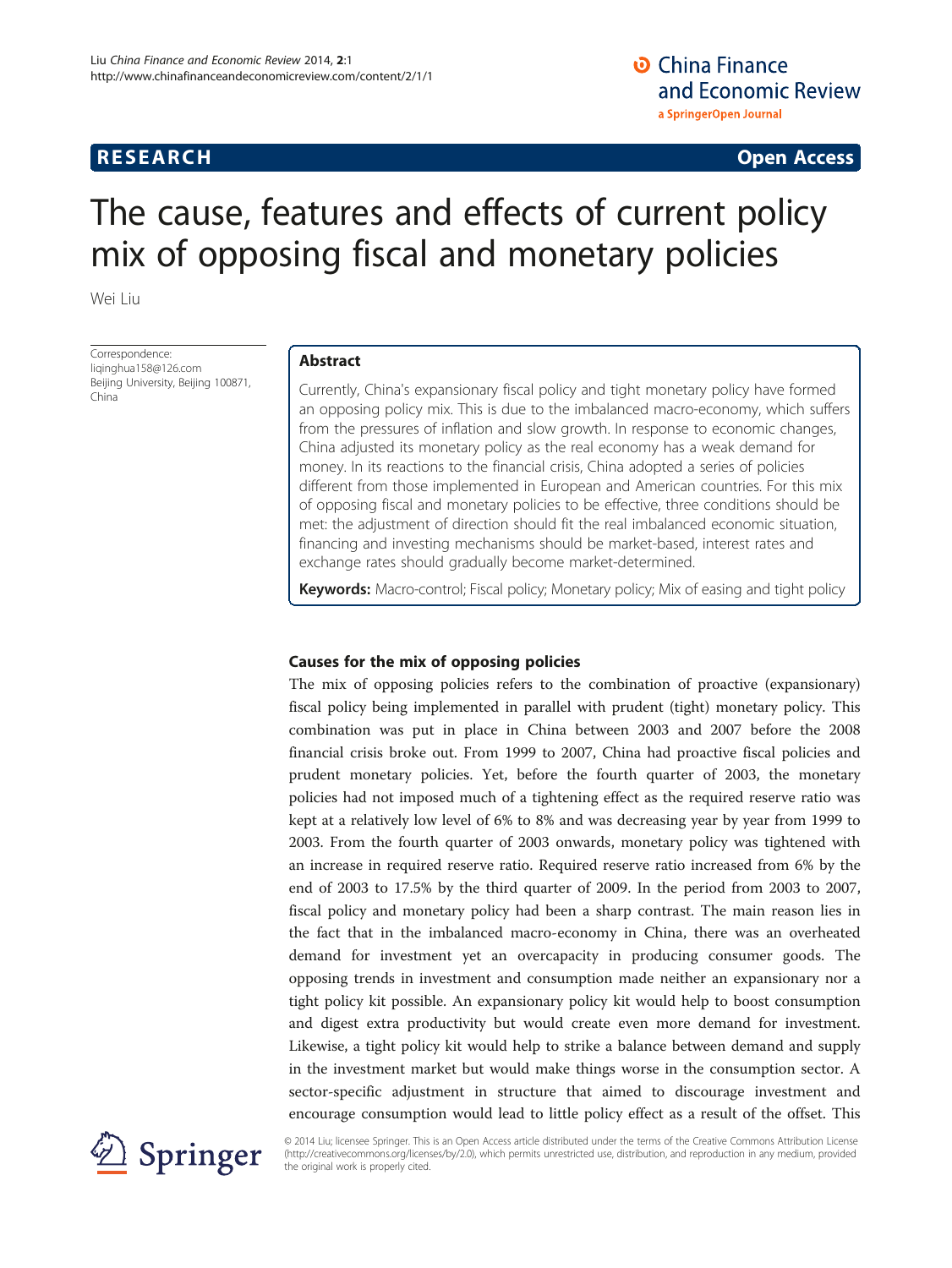is because a conservative investment market with little expansion would end up with little increase in salaries and funds for consumption and thus end up reducing consumption. Similarly, if it were to encourage consumption, demand for investment would rise, as there would be a need to increase productivity. Facing imbalances in investment and consumption, it would be immature to stick to a single policy direction before figuring out which imbalance would pose the primary threat. Under this situation, it is plausible to have a policy combination of expansionary fiscal policy and tight monetary policy to greatly reduce policy risks, though the effect might be undermined.

When the 2008 financial crisis lashed China's economy, China opted for an overall expansionary economic policy, i.e. a more proactive fiscal policy and a relatively loose monetary policy, switching the policy mix to the expansionary direction. For a year's time from the third quarter of 2009, the required reserve ratio dropped from 17.5% to 15.5%. It was more than 2 years until October 2010 when the macro-economic policy changed again. From that time onwards, expansionary macro-economic policy changed to an opt-out-when-appropriate direction. Facing pressures of inflation and slowing economic growth, China again adopted a mix of proactive fiscal policy and prudent monetary policy. Compared with the 'more proactive fiscal policy' in the past that aimed at cushioning the impact of the financial crisis, this time the policy was still an expansionary policy, even though it placed controls on the fiscal deficit and government debt. At the same time, a prudent monetary policy that put inflation prevention as its priority replaced the easing policy of the past. By using monetary instruments such as the required reserve ratio and central bank bills, the policy tightened the control of the money supply. As a result, the required reserve ratio grew from 15.5% in 2009 to 20.5% in the second quarter of 2011, and the interest rate for central bank bills grew from 1.5% in July 2009 to 3.5% in 2011 (Yao and Tan [2011](#page-11-0)).

The root cause for the mix, though, was different from that in 2003 to 2007. Then, the combination of opposing fiscal and monetary policies was adopted to tackle the structural imbalances in investment and consumption. The policy combination implemented since late 2010 is due to the overall imbalance at the macro-economic level. As the economy had undergone 2 years of general expansion, by late 2010, inflationary pressures accumulated significantly for the following four reasons. First, after more than 2 years of expansion, in 2010, significant, lagging inflationary pressure began to influence the economy by creating demand in the market. Second, China's economy entered the middle-income stage and saw cost pressures booming. Third, as China's economy has become more closely linked with the world economy, inflation coming from the international market has become more visible at home. Lastly, the imbalance in the international balance of payments severely impacted domestic money supply. The yuan equivalent of foreign exchange holdings caused by the continued increase in foreign currency reserves became the biggest reason for the increase of money supply.

As inflationary pressures have intensified, the general economy has been under a growing threat of a downturn for the following four reasons. First, the lack of motivation for technological innovation in companies has weakened domestic demand and intensified already severe domestic contradictions. In particular, large and extralarge state-owned enterprises (SOEs) have not made sufficient technological advances, leaving little room for industrial upgrading and few opportunities for investment.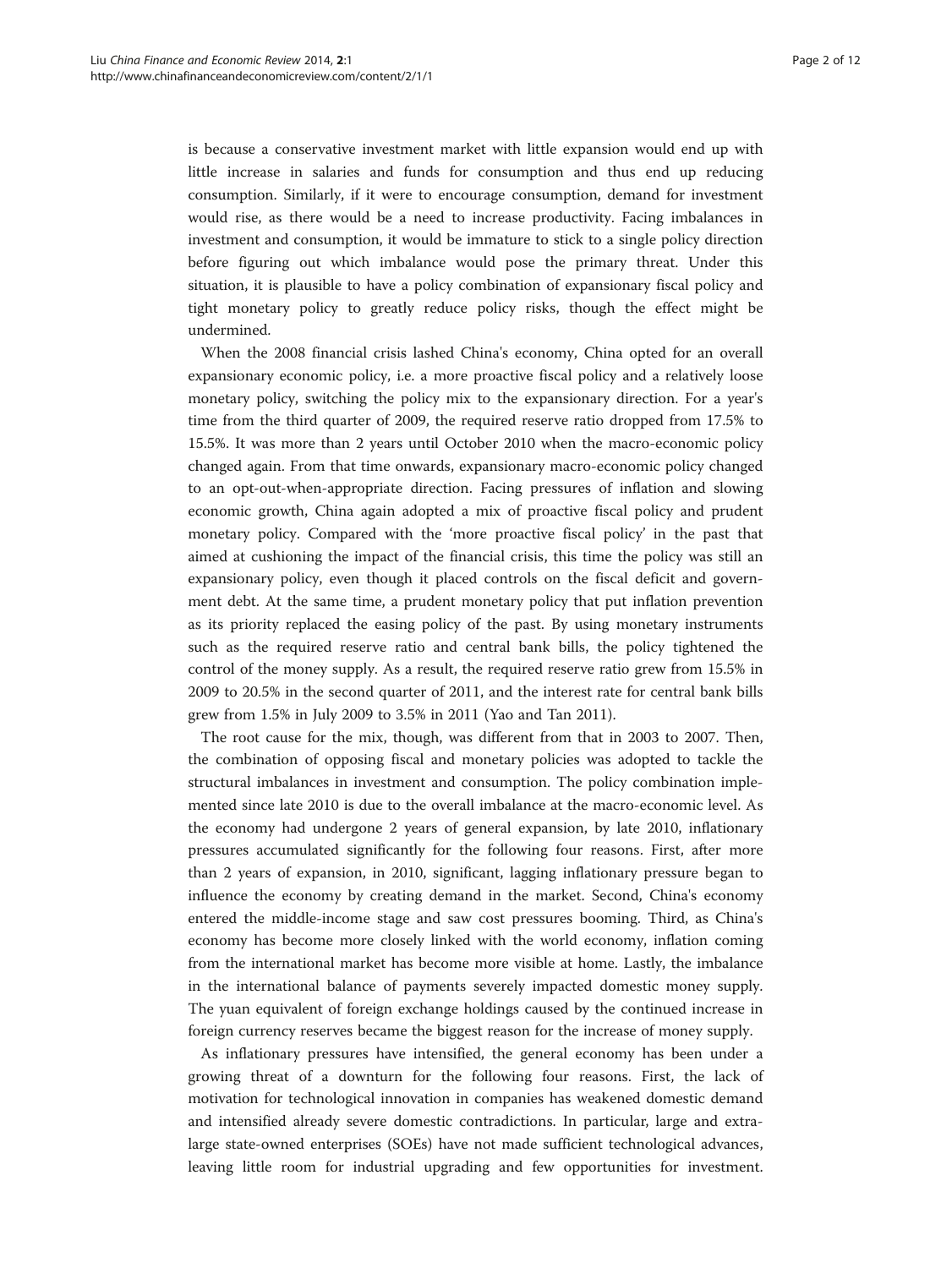Suffering from a systemic bottleneck, SOEs have been protected from market competition and unwilling to develop their own new technologies. Second, market-oriented reforms have lagged, and there has been little progress in systemic innovation. Companies in the market, especially private medium- and small-size companies, find it hard to get funding from the monetary or capital markets even through normal market channels. Third, there are contradictions in income distribution. On the macro-level, resident income growth has long lagged far behind government and corporate income growth. The ratio of resident income to the general income decreases annually, leaving resident income growth sluggish compared with general economic growth. On the micro-level, the income gap has widened between individuals, between residents of the city and those of the countryside, and between those in different industries and areas, undermining overall appetite for consumption. Moreover, a feature of China's current economic mechanism is its strong power to stimulate investment. When domestic demand needs to be boosted, investment is the first stimulus to be introduced, which in turn hinders the growth in consumption. According to estimates, since the reform and opening, China's fixed-asset investment has grown by approximately 13.5% annually (excluding price factors) with an 11% standard deviation. If the fixed-asset growth rate is below 24.5%, the growth rate in consumption demand slows by over 0.5% for every 1% growth in fixed-asset investment. If the growth rate is over 24.5%, the growth in consumption demand slows by over 0.8%. If the rate is over 30%, the consumption demand shrinks as fixed-asset investment rises (Liu [2011](#page-11-0)). Fourth, the world economy has had a sluggish recovery coupled with occasional protectionism. China's exports have faced challenges in the international economy, politics, culture and other areas. From 2000 until the outbreak of the global financial crisis, China's export growth rate stood at over 20% for most of the time and accounted for 2% to 3% of gross domestic product (GDP) growth. So when the export growth rate fell or exports contracted (as in 2009), the overall economy suffered. The policymakers need to, on one hand, avoid inflation and, on the other hand, avoid economic downturn, but neither target seems to have had absolute priority over the other. A combination of expansionary fiscal policy and tight monetary policy became a natural choice.

#### Features of the current mix of opposing policies

The current policy mix of expansionary fiscal policy and tight monetary policy has the following characteristics:

1. In adjusting the policy mix, policymakers changed the direction of monetary policy and kept the expansionary fiscal policy unchanged. The change of direction in monetary policy was not due to a sudden demand for money from the real economy, but was the result of a change in the reasonable supply of money. After the financial crisis, in order to better respond to the crisis, in the case of deflationary pressure, monetary supply should have increased. But as inflationary pressure gained intensity, the rate of increase of the money supply should have been controlled.

In the academic literature on economic thinking and policies, there are severe differences in answers to the question of whether monetary policy or fiscal policy is more important. The various schools of economics - Keynesianism, Monetarism,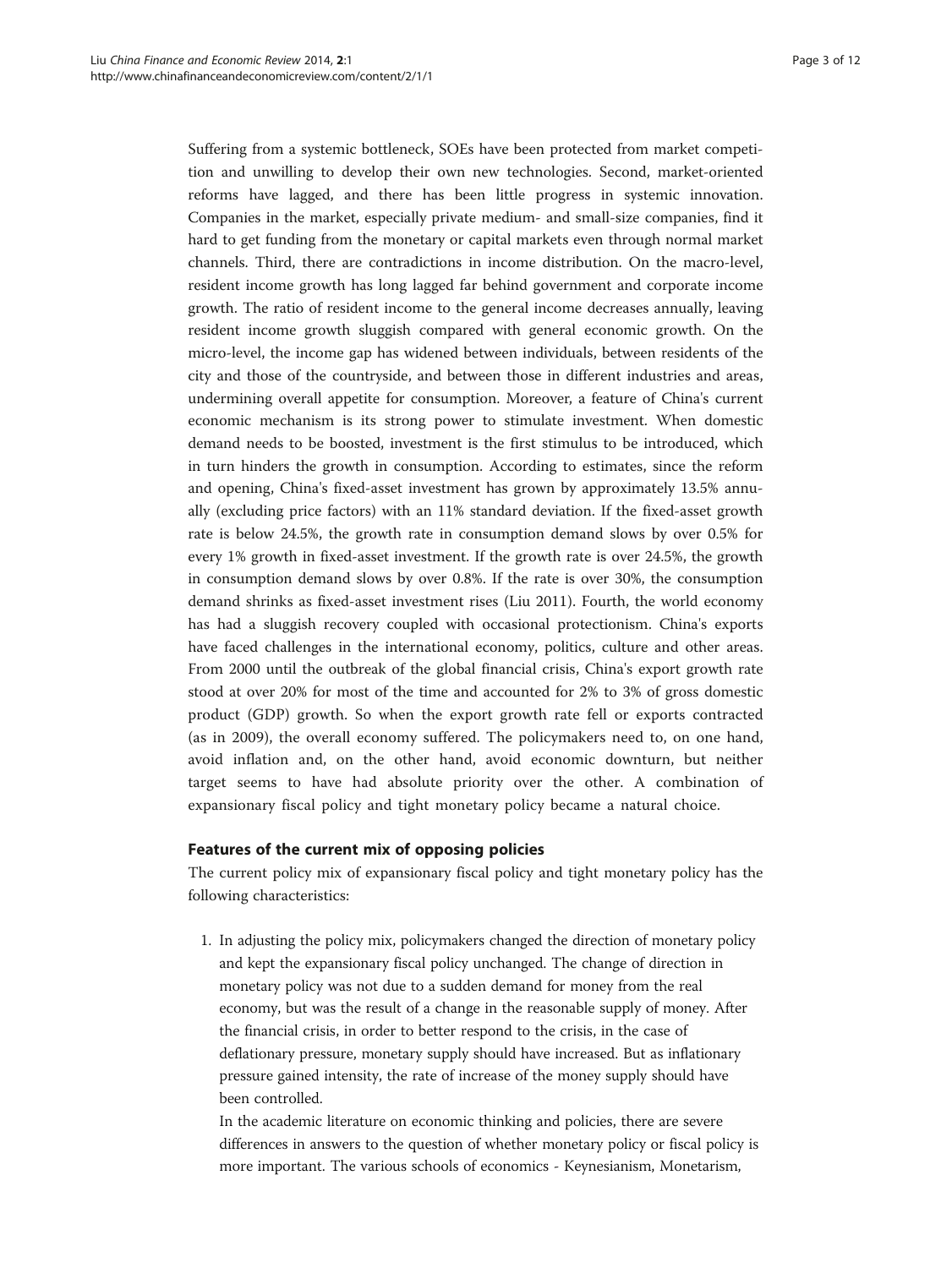New Classical Economics, New Keynesianism and Rational Expectation - all have their own interpretation. From the 1950s to 1970s, Western developed countries advocated Keynesianism, believing that 'fiscal policy is the most important, but monetary policy is important too', and enjoyed over two decades of healthy economic growth. With the emergence of new problems such as 'stagnation' after the 1970s, Keynesianism seemed to have failed. In practice, expansionary monetary policy was deployed to intensify demand, particularly to change the low-efficient demand into valid demand for funding expansion. This expansionary monetary policy was also meant to reduce costs, especially corporate financing costs, and thus boost the economy. It thus relieved inflationary pressure caused by costs so as to solve the problem of stagnation.

However, the expansion came at the expense of lower efficiency and competition standards. Seemingly, monetary tools that reduced interest rates for financing companies helped to reduce financing cost, relieve inflation pressure, stimulate investment demand and finally boost economy and solve stagnation. But in reality, the mode of undermining long-term efficiency was unsustainable. The 2008 world financial crisis was the result of 'bubbles' caused by such a low-efficient, expansionary monetary policy.

Facing economic recession, monetary policies such as pricing tools could hardly stimulate the economy, and officials turned to expansionary fiscal policy, especially expansionary government expenditure policy, leaving monetary policy at a subordinate position. America's so-called quantitative easy monetary policy was actually meant to set its money supply based on the policy requirements of fiscal stimulus. In other words, in reacting to the financial crisis, American and European countries focused on their fiscal policies whilst putting monetary policy relatively unchanged or slightly changed to cater for the fiscal policy.

Things went differently in China. In the second half of 1998, China began to enact proactive fiscal policy to cushion the impact of the Asian financial crisis. From 2003 to 2007, to balance its economic structure, China employed a combination of proactive fiscal policy and prudent monetary policy. From 2008 to 2010, in reaction to the global financial crisis, China made its fiscal policy more active and opted for a moderately loose monetary policy. From the second half of 2010 to today, after multiple rounds of stimulus, China moved back to a proactive fiscal policy and prudent monetary policy. During all these times, the expansionary direction for fiscal policy remained unchanged. Only the degree of expansion changed before and after the crisis. Nevertheless, monetary policy changed direction twice. Over the crisis, prudent (tight) policy changed to easing (expansionary) policy and then to prudent (tight) policy. Expansionary fiscal policy drove up the money supply. Easing monetary policy in Western countries did not restrict their fiscal policy deployment. However, tight monetary policy in China did.

2. Compared with monetary policies of the rest of the world, especially Western countries, policy in China changed more rapidly and significantly, as reflected in the following features.

First, at the beginning of the financial crisis, China adopted a macro-economic policy that was the opposite of those in Western countries. Breaking out in the USA in 2007, the crisis spread across the world in 2008. Most countries opted for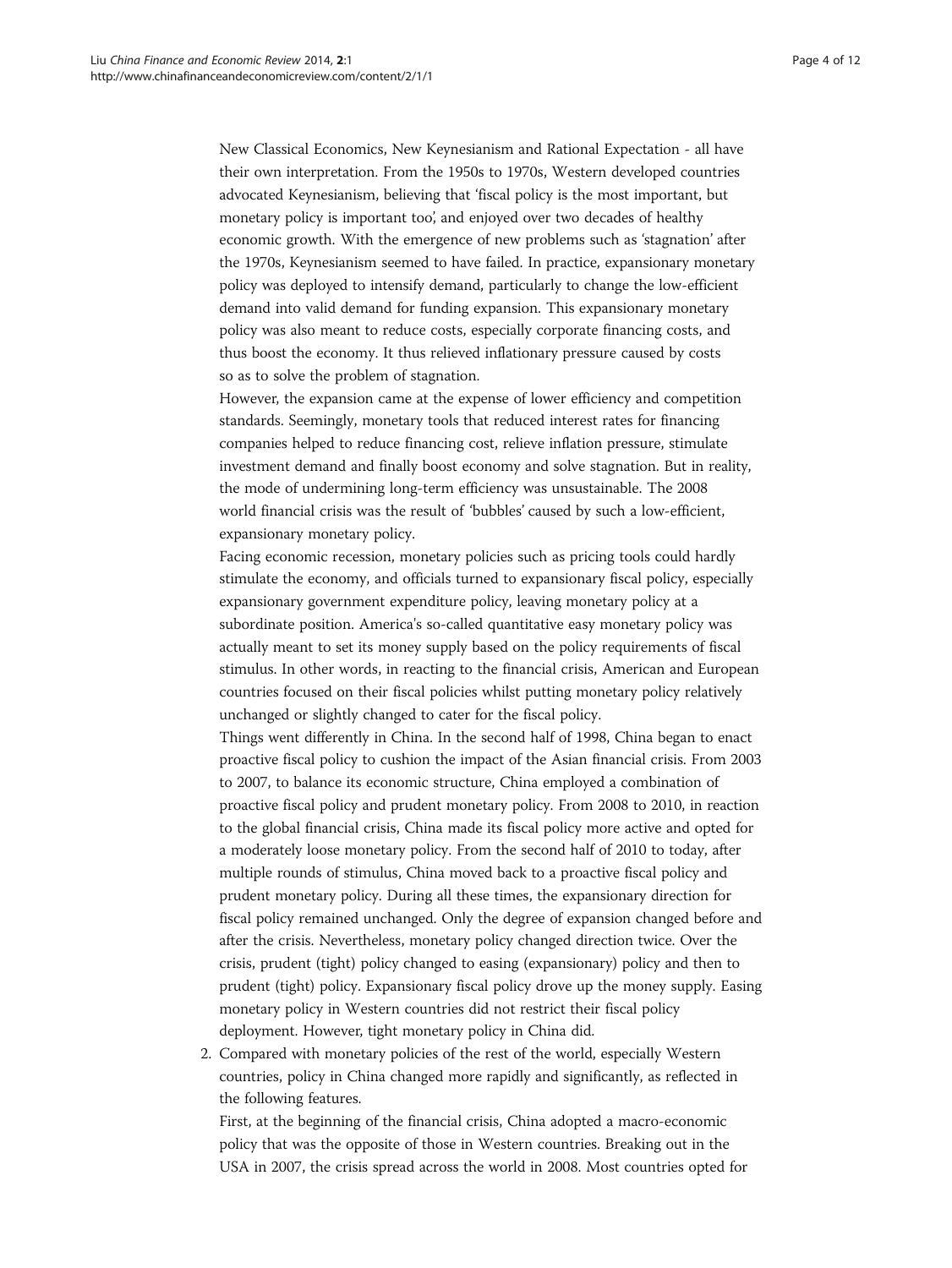expansionary macro-economic policy as a response. In contrast, by the beginning of 2008, China was employing an overall tight macro-economic policy that aimed to avoid an overheated economy and inflation. Tight monetary policy was set to cool down overheated demand for investment triggered by the fast economic growth between 2003 and 2007 (the growth rate over this period was over 10%). Only 6 months after the policy was set, the financial crisis started to take its toll on China's economy. After June 2008, the target of macro-economic policy was to 'maintain growth, control prices, and optimise the structure', with economic growth set as the top priority and price control as the second. Therefore, expansionary macroeconomic policy replaced tight policy. As the financial crisis worsened, by the end of 2008, the general target was to 'maintain, expand domestic demand, and optimise structure'. Inflation prevention was no longer one of the macro-economic goals and an expansionary policy was in full swing. The question is, in the first half of 2008, should China have opted for tight policy instead of the expansionary policies chosen by Western countries?

Second, because China took action later than Western countries, its expansionary policy was strong once announced, which was known as 'a more proactive fiscal policy and a relatively loose monetary policy'. The powerful expansionary policy was best reflected in the investment expenditure plan of 4 trillion RMB of investment in 2 years. The loose monetary policy could be seen in the growth rates of M2 and in monetary instruments such as banking loans. Fiscal deficit skyrocketed from a few hundred billion RMB to 950 billion, approaching the red line of 3% of GDP<sup>a</sup>. In terms of money quantity, in 2008, newly issued loans amounted to 4.6 trillion RMB and were mostly issued in the second half of the year. In 2009, the figure doubled to 9.6 trillion RMB. For the first half of 2010, similar to the previous year, 4.6 trillion RMB more loans were issued, leaving the growth rate of M2 as high as 27% in 2009. Should expansionary policy have been so strong in such a short time? As for tackling the financial crisis in the short run, the expansionary macro-economic policy brought considerable growth. In 2008, China's economy grew by 9%. In 2009, it grew by 8.7% against the global downturn and over 10.3% in 2010 and 9.2% in 2011. In the long term, however, the policy aggravated a series of hidden contradictions by creating significant inflationary pressure and undermining efficiency brought by market competition. If this continues, the sustainability of the economy will suffer. As the imbalances have different root causes, similar policies could bring different results.

Third, the imbalances in the supply and demand for money in the market have different root causes, and employing the same policies can have different effects. At the outbreak of the financial crisis, China had abundant money supply while Western countries were short in money supply. In Europe and America, the crisis stemmed from the financial sector, not the real economy. In the capital markets, the real economy had a need for money, and the need became direr as financial institutions such as banks increased their reserves. Unfortunately, banks and financial institutions were in deep crisis due to their own fragile capital chains, and their money supply (loans) and money mobility were weak. In other words, the demand for money increased at a time when there was a shortage of supply. This was the after-effect of the previous expansionary monetary policy, which interfered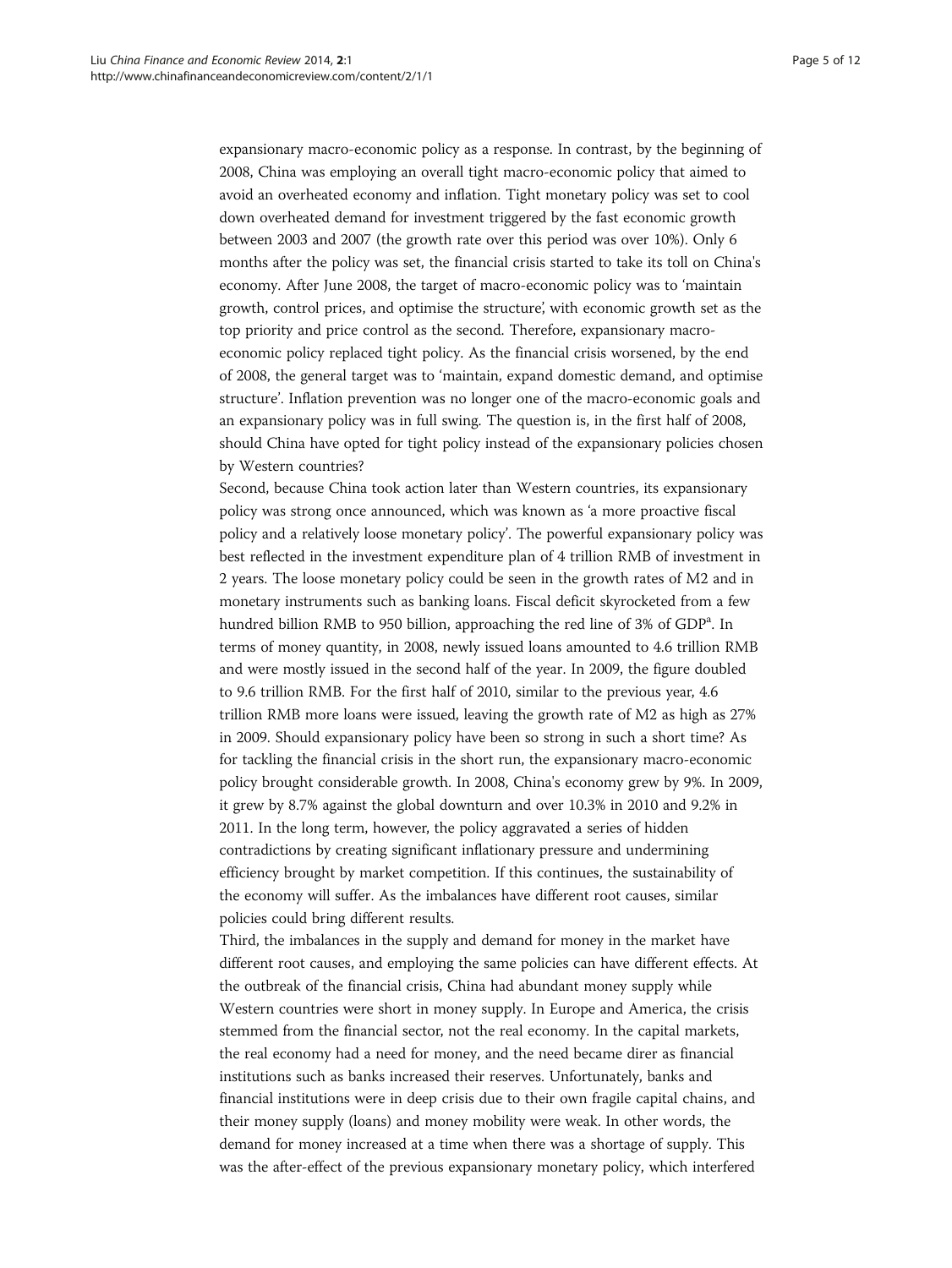with the normal operation of the money supply mechanism as the bubble burst. Before Western financial institutions returned to normal operation, the money supply mechanism could not meet the demand for money from the real economy. The supply–demand imbalance urged the government to drive money supply through macro-level policy, for instance, by providing funding to banks so that banks could give out loans or by providing funding directly to the real economy to ease the thirst for money. For China, however, the financial crisis came as an external factor. The world economy went into recession as the financial crisis took its toll. Part of China's real economy was first directly affected by the financial crisis. Gradually, general economic growth slowed. For various reasons including mechanism-related ones, financial institutions of China were not affected by the world financial crisis at first. Besides, Chinese citizens have long had a strong willingness to save. Therefore, China's banking system was steady and with good money mobility. This can be proved by the fact that by the end of 2009, the difference between savings and loans in China's banks was 19 trillion RMB (Su et al. [2009\)](#page-11-0). In contrast to the situation in Western countries' money supply and demand situation, China's real economy could not form enough demand for capital even though its banks were abundant in money supply. Due to insufficient technological innovation and systemic reform, lack of demand for investment capital has long been a problem in China's real economy and became even worse as financial crisis struck. To solve this contradiction, the government should focus on boosting concrete demand for investment in the real economy, rather than increasing money supply as in Western countries. Concrete demand for investment capital lies in technical and institutional innovation, especially in pushing forward the marketization of the financial system and production elements, in deepening the reform of SOEs and breaking up monopolies, and in developing small and medium enterprises by creating a friendly business environment. The short-term policies should, on one hand, encourage investment and, on the other hand, help companies to upgrade technology, improve efficiency and reduce costs. But in reality, China's government opted for an expansionary policy that increased the money supply. Though this brought obvious growth, the price was high. In the long term, proactive fiscal policy cannot introduce more investment demand into China's real economy. Fourth, China 'withdrew' its monetary policy first. After October 2010, China stopped its overall expansionary policy and 'opted out' for a 'proactive fiscal policy and prudent monetary policy' earlier than Western countries did. The reasons were that China's economy still enjoyed quick growth under the financial crisis and that expansion brought with it significant inflation pressure. In 'opting out', monetary policy was the first to change. Its direction changed from 'loose' to 'tight'. This directional change occurred because China suffered from heavy inflationary pressure from tackling the financial crisis with an expansionary policy. The policy set at that time did not ease the supply–demand tension but worsened it. China changed its expansionary monetary policy earlier than Western countries. In October 2010, Western countries started to further stimulate their economies through expansionary fiscal policy. At this time, China had already employed a tight monetary policy and lowered the degree of expansion in its fiscal policy.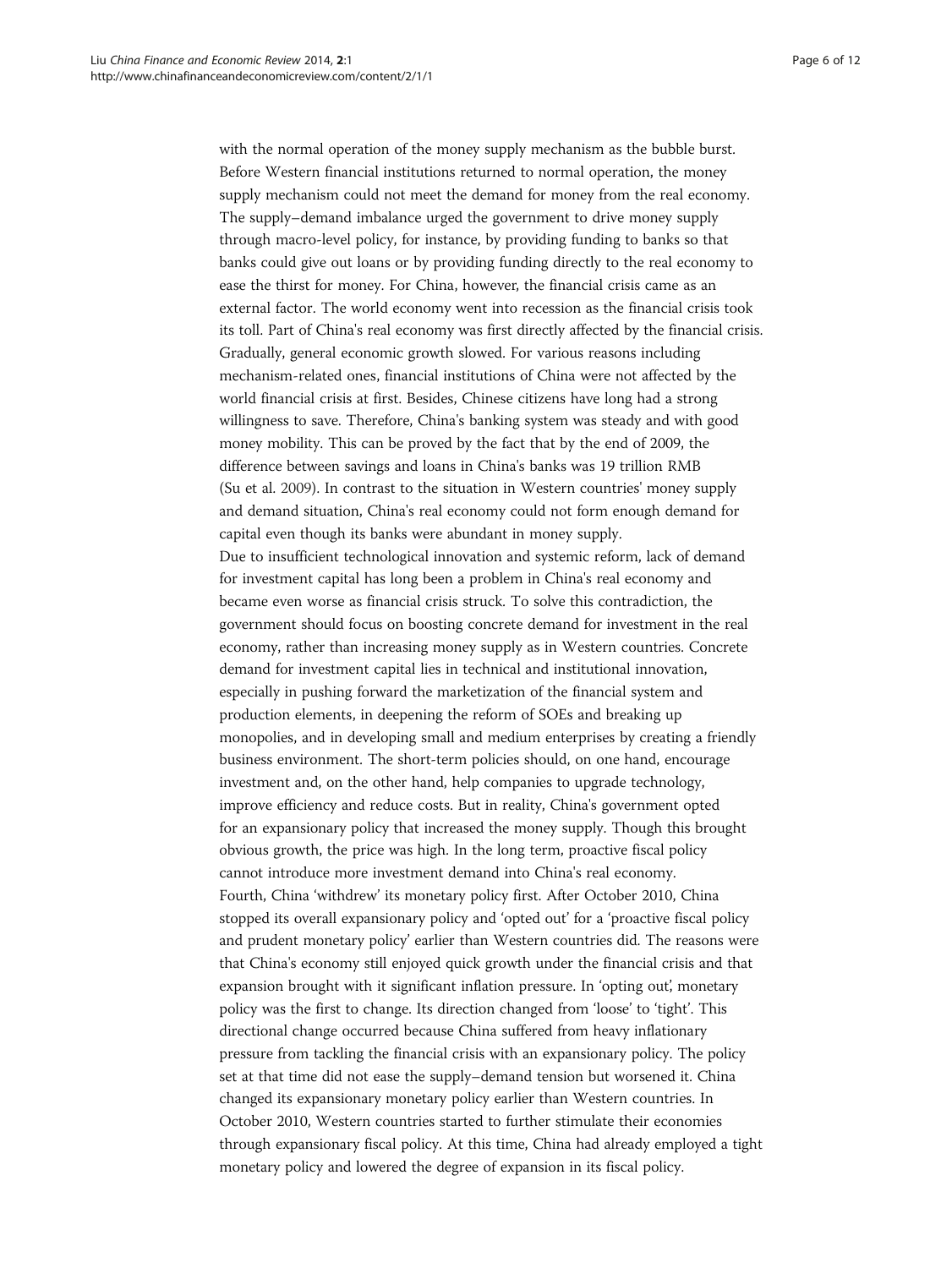#### The effect of a mix of opposing monetary and fiscal policies

There are generally two circumstances under which opposing monetary and fiscal policies will create the desired effect. First, when the imbalance in the macro-economy is unclear or the degree of imbalance is not completely clear. In this case, if fiscal and monetary policies are both expansionary or both tight, the macro-economy would be subject to great ups and downs and suffer from instability; in the case where there was imbalance in different areas (e.g. investment and consumption) and regions (developed and undeveloped regions), if fiscal and monetary policies are both expansionary or tight, the structural imbalance would become worse; in the case where the economy is facing a stagnation threat, and the culprit of the threat is unclear, a combination of expansionary or tight fiscal and monetary policy would ease one conflict but intensify the other.

As so, a mix of expansionary fiscal policy and tight monetary policy reduces the policy risk and may help to rebalance economic growth. The other case where a reversed policy mix may be applicable is where the national economy and international balance of payments both suffered from imbalances and require policies with opposite directions. The policies are tailor-made according to the requirements of the national economy and international balance of payments respectively and have their own features.

It needs to be said that in the two cases described above, for an expansionary-tight mix to work, prerequisites must be met.

1. When the general imbalance is not clear, or the economy may suffer from stagnation, the government should consider the features of both fiscal policy and monetary policy and their long-term and short-term effects respectively before implementing a combination and make infrequent adjustments to the combination. Generally speaking, when facing economic downturn caused by financial crisis, monetary policy is used to control the short-term prices and fiscal policy to keep the economy growing. Evidence shows that the 'monetary policy index (MPI) is a positive factor in lowering inflation during a crisis and the year after, but no statistical significance is found for the third year after a crisis.' 'MPI does not significantly affect the statistics of economic growth during and after the crisis.' 'The fiscal policy index (FPI) has a significant positive impact on the lowest GDP growth rate and average GDP growth rate during a crisis', and 'FPI does not significantly affect the statistics of inflation levels after a crisis.' However, 'after a crisis, the positive impact upon the economy from expansionary fiscal policy would not last long; the deficit that came alone with the policy would start to take its toll around three years after the crisis.'

In short, in reaction to crisis, a change in monetary policy would quickly be reflected in prices and relief from deflation, but the effect would diminish as time passed. If faced with concurrent pressures for stagnation and inflation, expansionary monetary policy would only worsen the inflation but fail to power economic growth. Short-term growth stimulated by expansionary fiscal policy needs to be paid for in the years to come as inflation would gradually appear. Moreover, expansionary fiscal policy cannot guarantee growth in the long term; it even hinders growth. Tight fiscal policy, although it might undermine growth in the short run,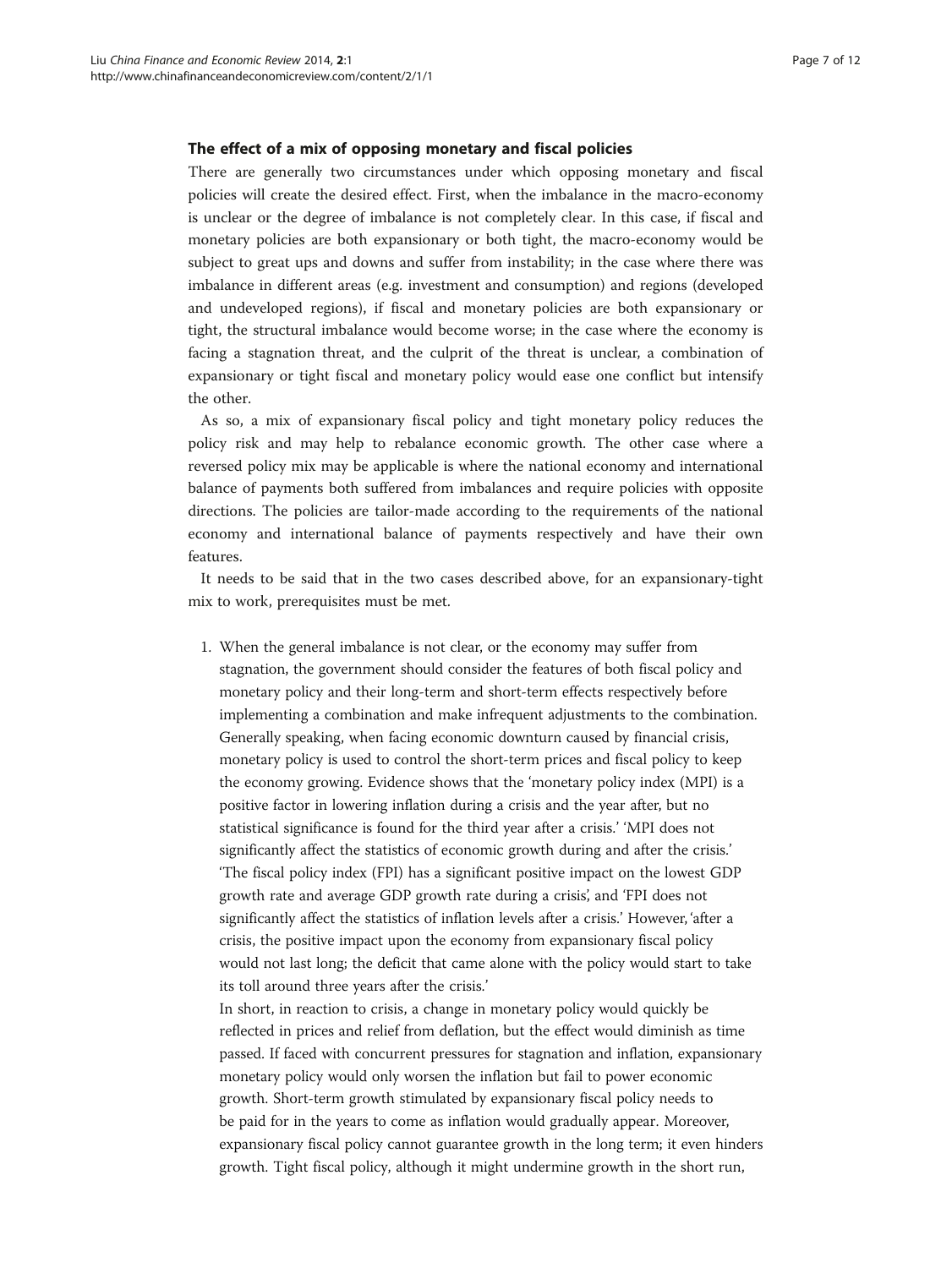would help to control post-crisis inflation. Facing dual threats of stagnation and inflation, fiscal policy could be resorted to as a temporary solution to stimulate growth with caution in order to relieve the inflationary pressure that comes after the crisis. In short, under the threats of inflation and economic downturn, the policy mix should basically consist of moderately expansionary fiscal policy and moderately tight monetary policy. It should be noted that expansionary policy should not last too long and while it is in effect, monetary policy should not be highly expansionary so that short-term inflation can be avoided. When crisis has passed, expansionary fiscal policy should be withdrawn on time; otherwise, lagging inflation will increase and drag down growth.

In the battle against this financial crisis, China had an expansionary (more proactive than before) fiscal policy and an expansionary (moderately loose) monetary policy. However, facing crisis, the government should have avoided highly expansionary monetary policy, especially at a time when it came with a threat of 'stagflation', as it was unlikely to stimulate growth in the short term. At the same time as stimulating short-term growth, this formed significant inflationary pressure and forced the government to withdraw monetary policy at an early date. After the policy was withdrawn in the second half of 2010, fiscal policy was still in line with the expansionary direction whereas monetary policy was placed once again in the prudent direction. But if expansionary fiscal policy continued, it would harm rather than benefit long-term economic growth. Expansionary monetary policy would not bring notable impact on the long-term price level. That said, with stagflation hovering, normally the government should have employed a moderately loose monetary policy and moderately tight fiscal policy as a combination, instead of the other way round. Why has China adopted a proactive fiscal policy and prudent monetary policy? The main reason is that the usage of a mix of opposing fiscal and monetary policy should go together with the market on the micro-level. When the market failed to function in the crisis, especially when investment demand from the market was weak and dragged the economy down, the market needed governmental stimulus through fiscal policy. In the following recovery, the timing of the withdrawal of expansionary fiscal policy should depend on the performance of the market. If the market is not mature enough to create concrete demand, expansionary fiscal policy is needed. If that were the case, a long-term expansionary fiscal policy would harm the economic growth and be bound with significant inflationary pressure.

2. Facing imbalances in the domestic economic environment and in the international balance of payments, a mix of opposing fiscal and monetary policy may help to strike a balance in both fields. This is because fiscal policy is more closely related to national economy while monetary policy is more related to the external economic environment. When the economy suffers from unemployment and sluggish growth domestically with a deficit in the international balance of payments, expansionary fiscal policy would help to stimulate general demand and create jobs. Although enlarged demand might drive up imports and increase the deficit in the international balance of payments, fiscal policy would affect the national economy more than the international economy. Logically, it would boost general demand (national income) first and then be reflected in the international balance of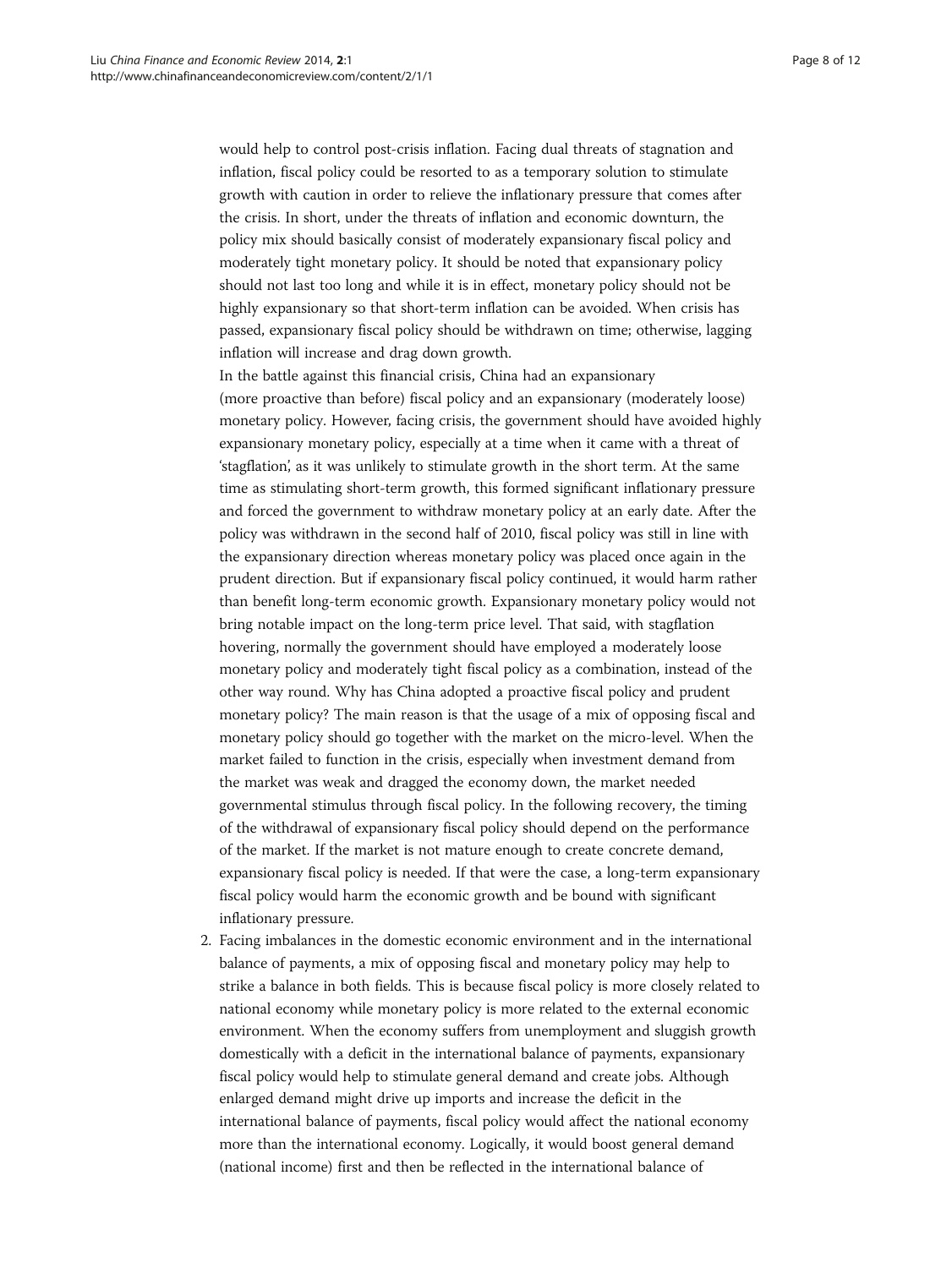payments. The job opportunities created by new demand could more than offset the international deficit it brings. On the other hand, tight monetary policy that pushes up interest rates and welcomes capital inflow would help to rebalance the international balance of payments but suppress demand and worsen the unemployment situation. If one considers the short-term impact only, monetary policy would affect the international environment more than the domestic environment.

Tight monetary policy does less harm in terms of demand suppression than the good it does in bridging the deficit. In this case, a combination of expansionary fiscal policy and tight monetary policy can help to achieve the targets of stimulating general demand and reducing the international deficit. Following the same logic, when domestic demand is booming with inflation and good international savings, a tight fiscal policy helps to cool down demand and an expansionary monetary policy keeps interest rates low and urges capital outflow so as to nudge international payments to a balance. Of course, while a tight fiscal policy cools demand, exports would increase while imports drop, and thus, the international account would see more savings. But fiscal policy works better internally than externally. While increasing capital outflows, an expansionary monetary policy also stimulates aggregate demand and worsens inflation. But monetary policy has more salient effect on the outside environment than on the national economy. With this said, a mix of opposing fiscal policy and monetary policy would work.

However, there are two conditions under which such a mix can work effectively. First, the direction of the opposing mix should be in line with the situation. Either domestic demand needs to be boosted and there is a significant deficit in the international balance of payments or domestic demand needs to be cooled down and there is a significant surplus in the international balance of payments. For the former, a combination of expansionary fiscal policy and tight monetary policy is feasible; for the latter, the opposite is true. Currently, China has a shortage of demand but runs a surplus in its international balance of payments, so it meets neither of these conditions. The opposing combination of policies has done little to change the status quo in China, but nor has it produced significant unwanted effects. An important reason is that the capital account is not yet fully convertible, and the current account is more sensitive to the exchange rate. Tight monetary policy does not impose significant appreciation pressure upon the RMB but rather affects exports. The international surplus would not accelerate its rise, then, but rather slow its growth. However, as the market increasingly sets interest rates and the capital account enjoys more and more convertibility, the current opposing policy mix would take its toll on the national economy and international balance of payments over time. To be more specific, the long-term expansionary fiscal policy slows economic growth and worsens the inflation, while tight monetary policy suffocates the economic growth and increases the international surplus.

Second, to rebalance the national economy and international balance of payments by an opposing policy mix requires a change to the mechanism. Marketization of interest rates and the exchange rate has to be stepped up. If not, interest rates cannot react quickly and sensitively to changes to demand and supply in the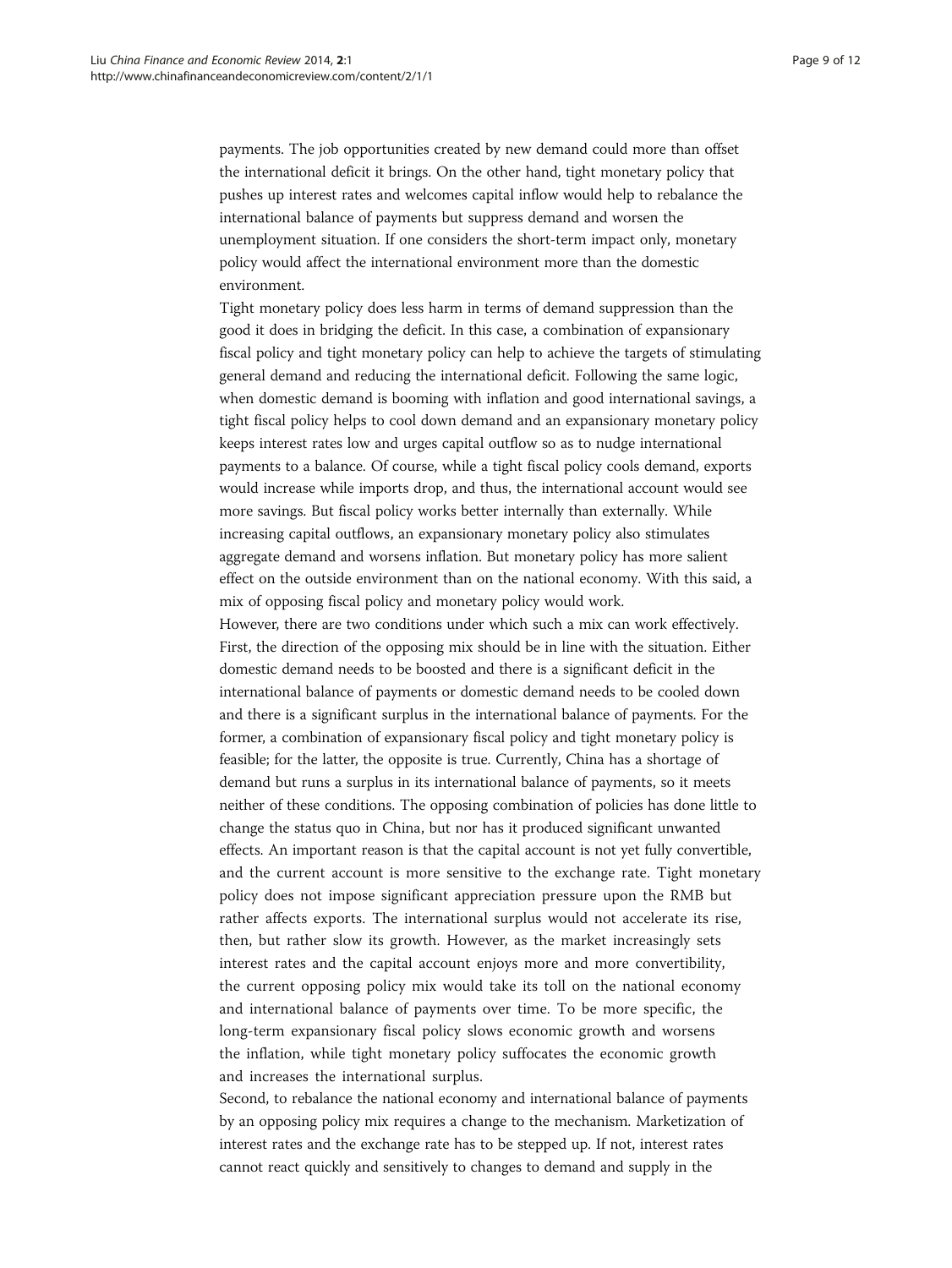market, rise to attract capital when monetary policy tightens or fall to push capital out when monetary policy expands. As required for interest rates, the exchange rate should be freer and more subject to changes in the market. With fewer non-market uncertainties and risks, capital would enjoy a faster inflow and outflow. Otherwise, monetary policy would do little to balance international payments. Obviously, we are still some time away from truly market-oriented interest rates and the exchange rate in China. It is too early to say if the current market mechanism meets the conditions for an opposing policy mix to attain the targets of balancing the national economy and international payments.

#### Conclusion and thoughts

The root cause for an opposing policy mix lies in the particularities of the imbalance in China's macro-economy, which faces the dual threats of inflation and economic downturn. This is the difference with the proactive (expansionary) fiscal policy and prudent (slightly tight) monetary policy employed from 2003 to 2007 when investment demand was overheated and there was insufficient consumption. Today, however, the risk is stagflation.

Second, China chose a different macro-economic direction during the financial crisis compared with Western countries. First, in adjusting the direction of policy, China shifted expansionary monetary policy to a tight one while maintaining and stepping up expansionary fiscal policy. Western countries, however, made fiscal policy their primary tool with monetary policy as only a supplementary tool. Second, China's policy changed at a quicker pace. From the second half of 2007 to the first half of 2008 when financial crisis was budding, China adopted an all-tight (dual prevention) policy mix. During the peak of the crisis, China deployed highly expansionary fiscal and monetary policies. In a capital market that had a different imbalance from Western countries, inflationary pressure was increasing, forcing China to withdraw expansionary policies sooner than other countries. By the end of 2010, when others were still expanding their economies, China 'withdrew when appropriate' and resorted to an opposing policy mix. Third, China's real economy did not have enough demand for money, which set it apart from Western countries. If China chose to increase the supply of money, it could trigger short-term demand and economic growth but would likely result in serious inflation.

Third, given that the macro-economy was under the threat of stagflation, a working opposing policy mix was an expansionary fiscal policy (to cushion the impact of the crisis) and a moderately tight monetary policy. When the crisis had passed, a mix of a moderately tight fiscal policy and a moderately loose monetary policy seemed more appropriate as the government gradually shed of the role of stimulating the economy. However, to achieve this directional transition, investment and financing activities should have been conducted under a market-led mechanism rather than a governmentled mechanism. If not, market forces would never be able to take over the role of expansionary fiscal policy in influencing the market, even in prosperous times. Given imbalances in the national economy and the international balance of payments, an opposing policy mix that aims to solve both problems at once can only work with market-set interest and exchange rates. If this prerequisite cannot be met, macroeconomic policy adjustment cannot touch upon the international balance of payments.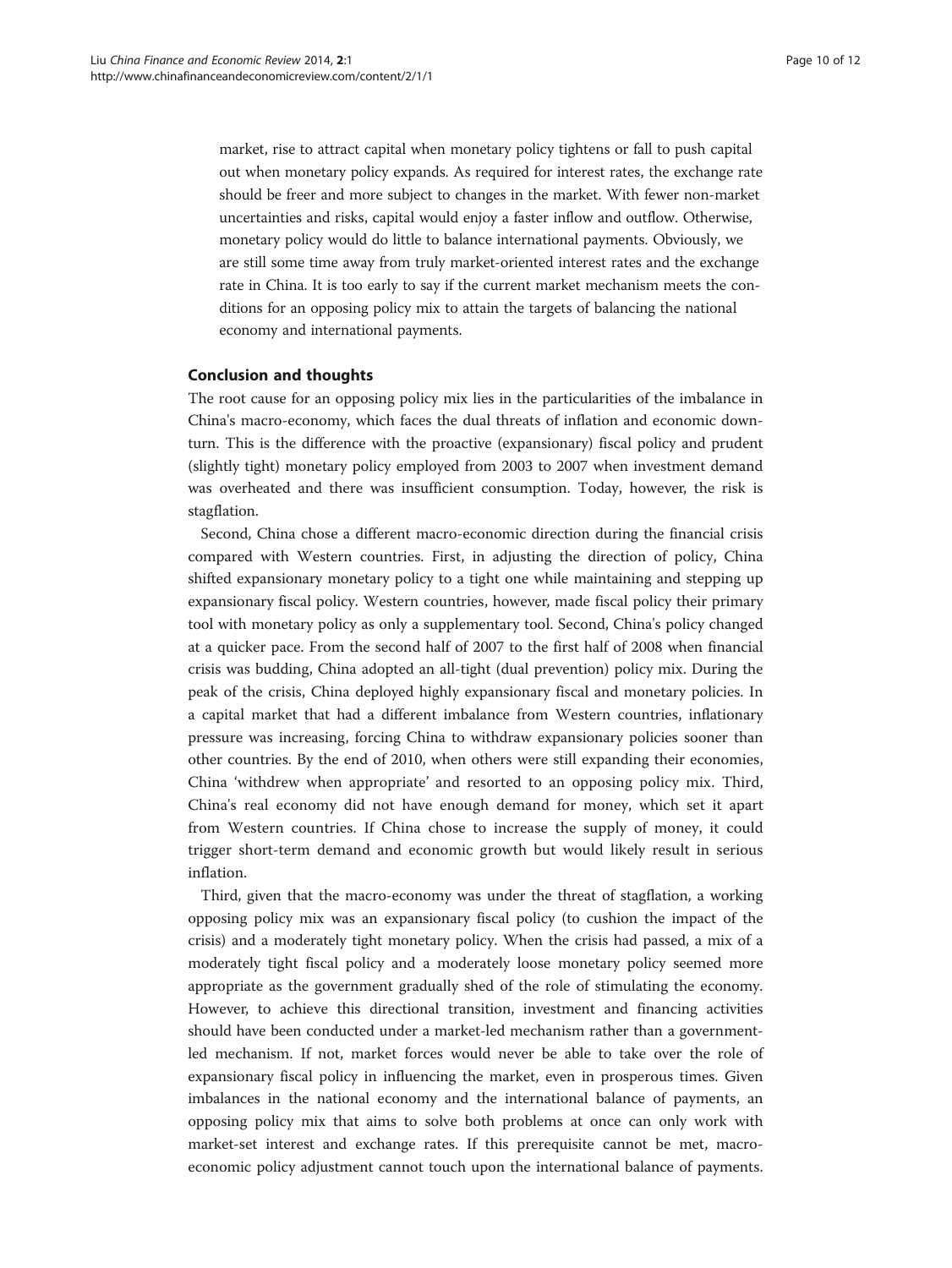As the above mechanism condition could not be met, China adopted an opposite policy mix from Western countries. The policy mix resulted in considerable short-term growth, unfortunately, at high long-term cost.

Clearly, when under the threat of stagflation and expansionary policy is forced 'to be withdrawn when appropriate', the following issues should be properly dealt with for sustainable and balanced economic growth to be achieved: (1) In matching fiscal and monetary policies, avoid long-term highly expansionary fiscal policy and try to employ a moderately loose monetary policy to the extent possible rather than the other way round. (2) In adjusting the economy on macro-level, focus on the management of demand as well as supply. Macro-economic policy affects both demand and supply. If supply continues to be ignored, rebalancing the economy, corporate efficiency, productivity, industrial restructuring and innovation can never make progress. (3) In terms of setting policy direction, policymakers should fine tune the direction in a timely manner as the contradictions of the macro-economy change. When making major decisions, policymakers should follow a more democratic, law-based and procedure-abiding method so that the conflicts of interests between central and local governments, governments and enterprises, fiscal and financing bodies, banks and companies, and SOEs and private companies can be coordinated and well balanced. In fact, adjustment of macro-economic policy is always aimed at protecting the interest of one party in the economy and depriving another. If the interests cannot be well balanced between parties, conflicts will surely become more intense. (4) When talking about mechanism innovation, we should continue to deepen reforms for a socialist market economy and work intensively on the marketization of elements such as land, labour, capital and foreign currencies and on building a market competition mechanism. Without proper marketization, macro-economic policy can hardly realise its desired effect and working fiscal and monetary policy mix, and supply management and balance of interests will be difficult to achieve.

#### Endnote

<sup>a</sup> According to the Maastricht Treaty (formally the Treaty on European Union), member states' deficits should be lower than 3% of the GPD and debt lower than 60% of the GDP.

#### Competing interests

The author declares that he has no competing interests.

#### Author's information

Wei Liu, born in 1957, is the Vice President of Peking University, the Vice Chairman of the Steering Committee for Economics under the Ministry of Education, a member of the Theoretic Economics Division of the Academic Degree Committee of the State Council, a member of the Standing Committee of the Beijing Municipal Committee of the Chinese People's Political Consultative Conference and the Vice Chairman of the Chinese Finance Society. He is a holder of government allowance, a member of the first batch of Trans-Century Talents (Arts) for the State Education Commission, one of the State Class Persons of National Talents from the Ministry of Personnel and six other ministries, and a Distinguished Professor of Peking University from the Chang Jiang Scholars Programme under the Ministry of Education.

#### Disclosure

This is an interim report of 'Study on China's Mid-long Term Economic Growth and Structural Transition' (Project Code: 09AZD013), a key project of the National Social Science Foundation, published in Economics Perspectives, 2010, No. 7.